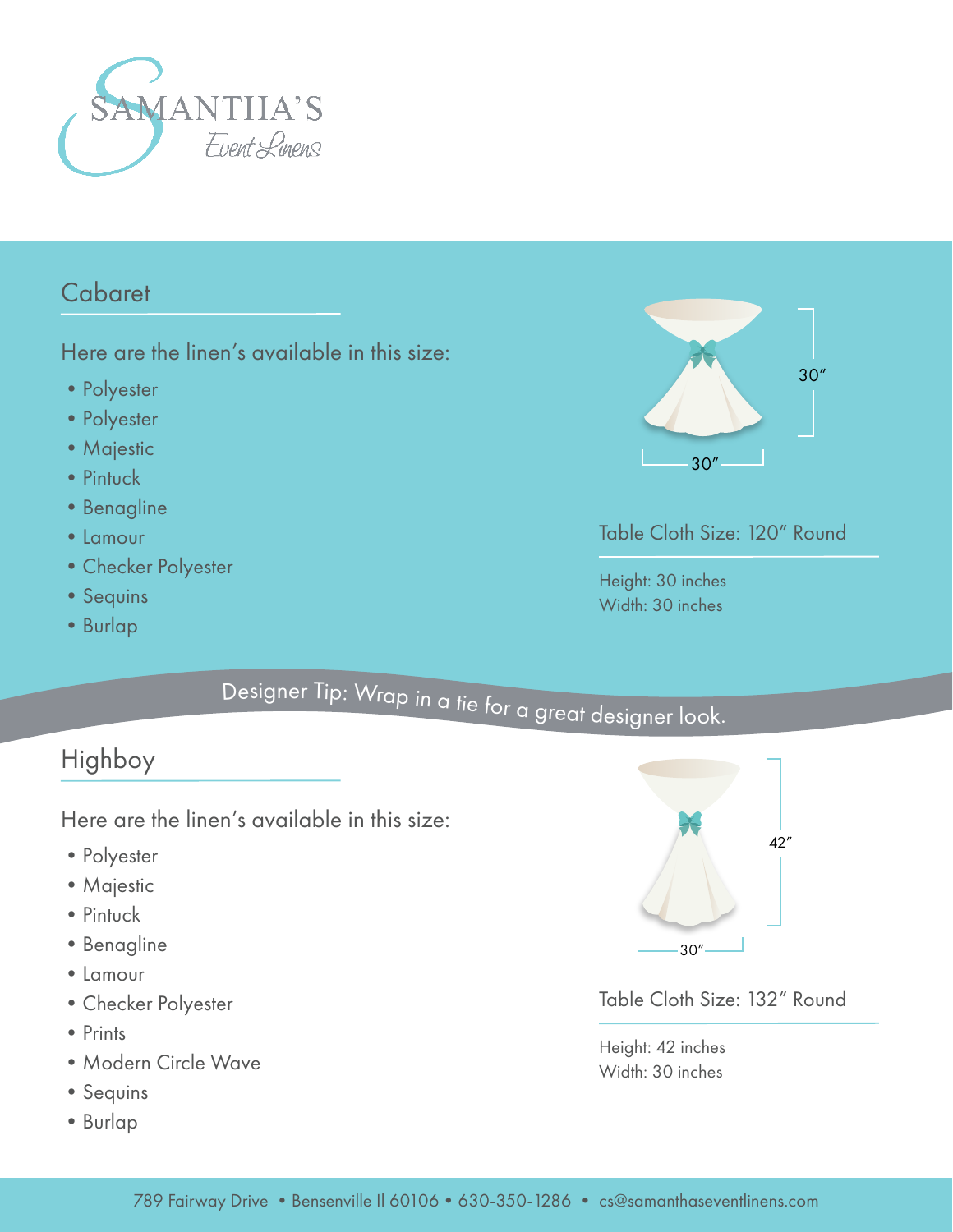

### 30" Round

Here are the linen's available in this size:

- Polyester
- •Lamour
- Benagline
- •Checker Polyester



Table Cloth Size: 90" Round

Height: 30 inches Width: 90 inches

## <sup>T</sup>ip: <sup>O</sup>ve<sup>r</sup>la<sup>y</sup> <sup>w</sup>it<sup>h</sup> <sup>5</sup>4" <sup>o</sup><sup>r</sup> <sup>9</sup>0" <sup>S</sup>q<sup>u</sup>ar<sup>e</sup> <sup>O</sup><sup>v</sup>erl<sup>a</sup><sup>y</sup> (54" <sup>o</sup>nl<sup>y</sup> <sup>a</sup>vailabl<sup>e</sup> <sup>i</sup><sup>n</sup> <sup>P</sup>oly<sup>e</sup>ste<sup>r</sup>)

#### 48" Round

Here are the linen's available in this size:

- Polyester
- •Checker Polyester
- Sequins



Table Cloth Size: 108" Round

Height: 30 inches Width: 48 inches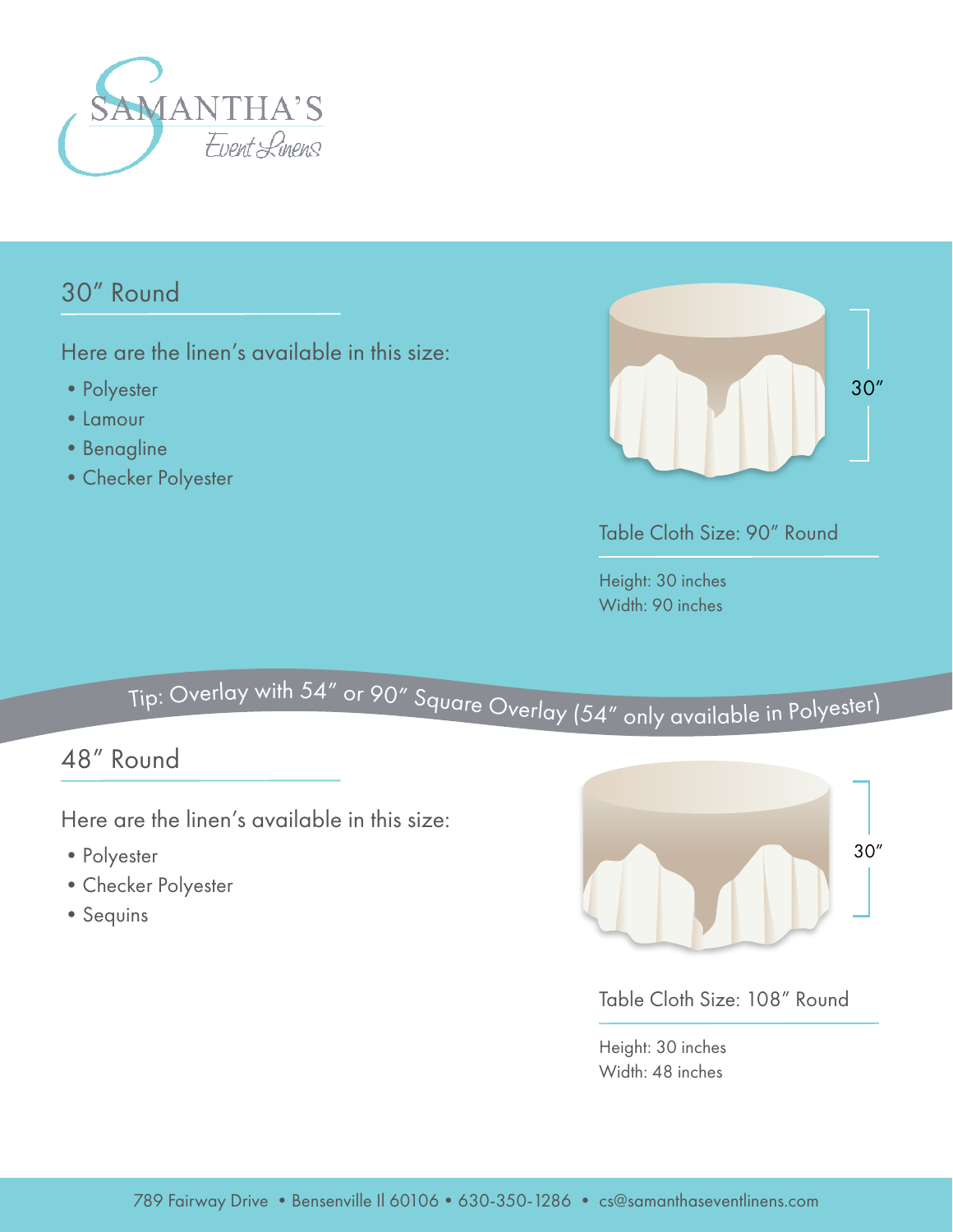

#### 30" Square

Here are the linen's available in this size:

- Polyester
- •Lamour
- •Checker Polyester



Table Cloth Size: 90"x 90"

Height: 30inches Width: 36 inches

#### 72" x 120" Banquet

Here are the linen's available in this size:

- Polyester
- •Checker Polyester



Table Cloth Size: 72" x 120"

Height: 30 inches Width: 30 inches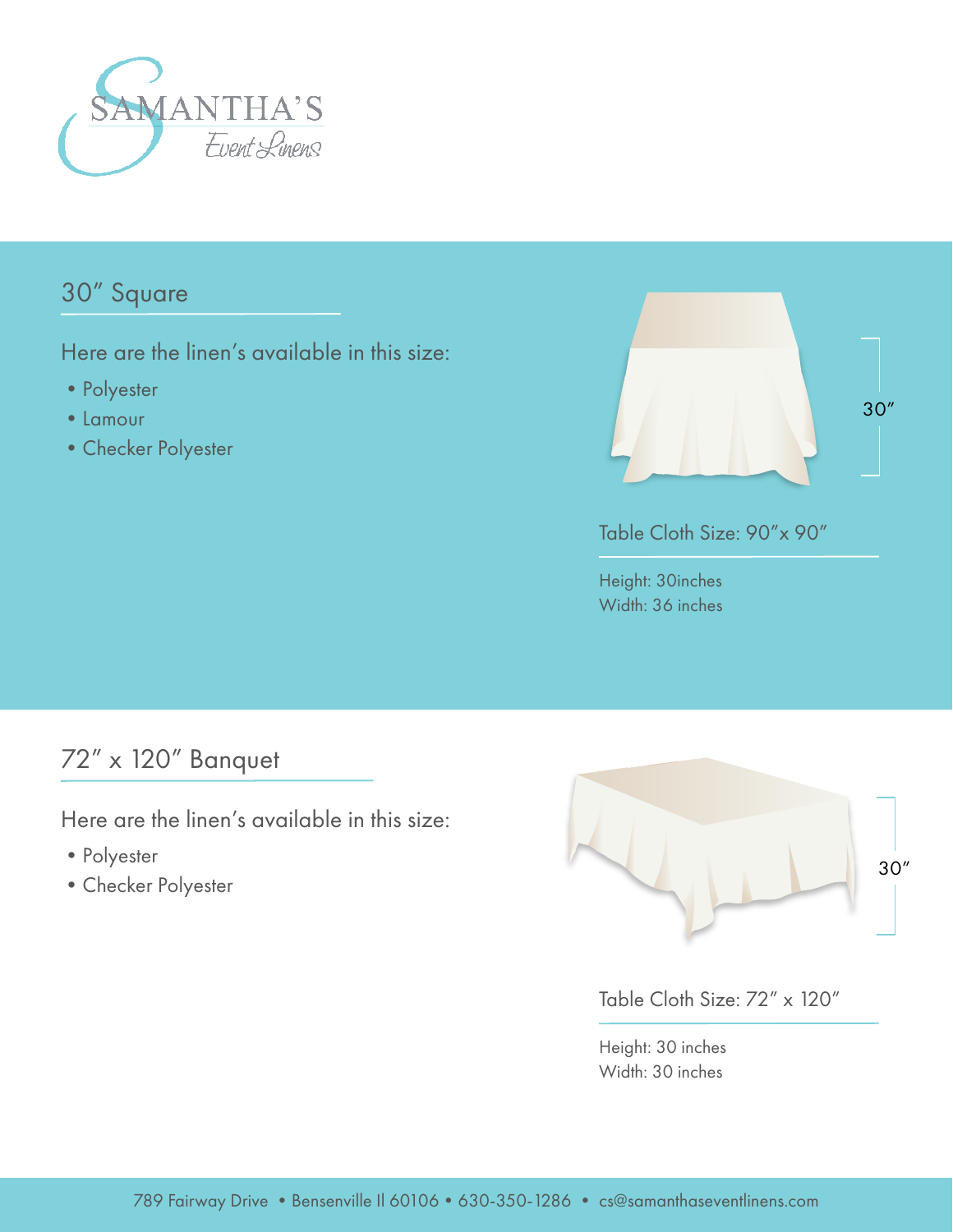

#### 6 ft Banquet

Here are the linen's available in this size:

- Polyester
- Majestic
- Pintuck
- Benagline
- •Lamour
- •Checker Polyester
- Sequins



Height: 30 inches Width: 6 feet

# <sup>T</sup>ip: <sup>T</sup>h<sup>e</sup>s<sup>e</sup> <sup>B</sup><sup>a</sup><sup>n</sup>q<sup>u</sup>e<sup>t</sup> <sup>t</sup>abl<sup>e</sup><sup>s</sup> <sup>l</sup><sup>o</sup>o<sup>k</sup> <sup>g</sup><sup>r</sup>ea<sup>t</sup> <sup>w</sup>it<sup>h</sup> <sup>r</sup>unner<sup>s</sup>

#### 8 ft Banquet

Here are the linen's available in this size:

- Polyester
- Majestic
- Pintuck
- •Benagline
- •Lamour
- •Checker Polyester
- Sequins
- •Burlap



Table Cloth Size: 90" x 156"

Height: 30 inches Width: 8 feet